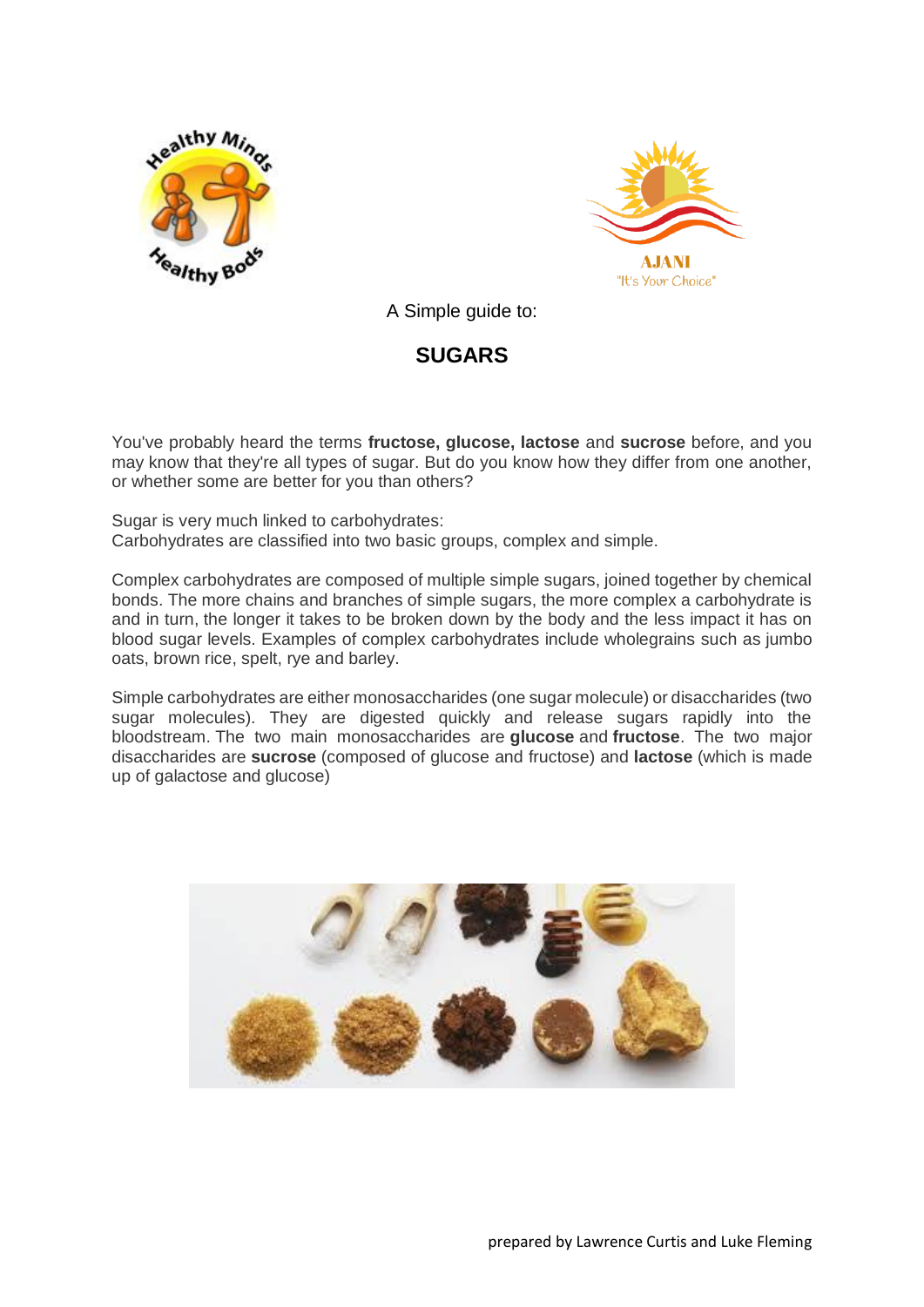## **GLUCOSE**

#### **What is glucose?**

Glucose is the primary source of energy your body uses and every cell relies on it to function. When we talk about blood sugar we are referring to glucose in the blood. When we eat carbohydrates, our body breaks them down into units of glucose. When blood glucose levels rise, cells in the pancreas release insulin, signalling cells to take up glucose from the blood. As the cells absorb sugar from the blood, levels start to drop.

#### **The nutritional profile of glucose**

The glycaemic index is a ranking of how quickly foods make your blood sugar levels rise after eating them. High GI foods are very easily broken down into glucose. Glucose is the defining standard and has a GI value of 100. Glucose alone does not taste particularly sweet compared to fructose and sucrose.

#### **How does glucose affect your body?**

Research suggests that, as glucose stimulates insulin release from the pancreas, it also results in the release of two other hormones, **leptin** and **ghrelin**. Leptin is known as the appetite suppressor and ghrelin the appetite increaser. It is thought that lower GI foods (such as wholegrains, proteins and those lower in glucose) suppress ghrelin, therefore regulating satiety

#### FRUCTOSE



#### **What is fructose?**

Fructose or fruit sugar, is a simple sugar naturally occurring in fruit, honey, sucrose and high fructose corn syrup. Fructose is very sweet, roughly one-and-a-half times sweeter than sucrose (white sugar). Because of the worldwide increase in the consumption of sweeteners - in soft drinks and foods containing high fructose corn syrup (HFCS) - fructose intake has quadrupled since the early 1900s.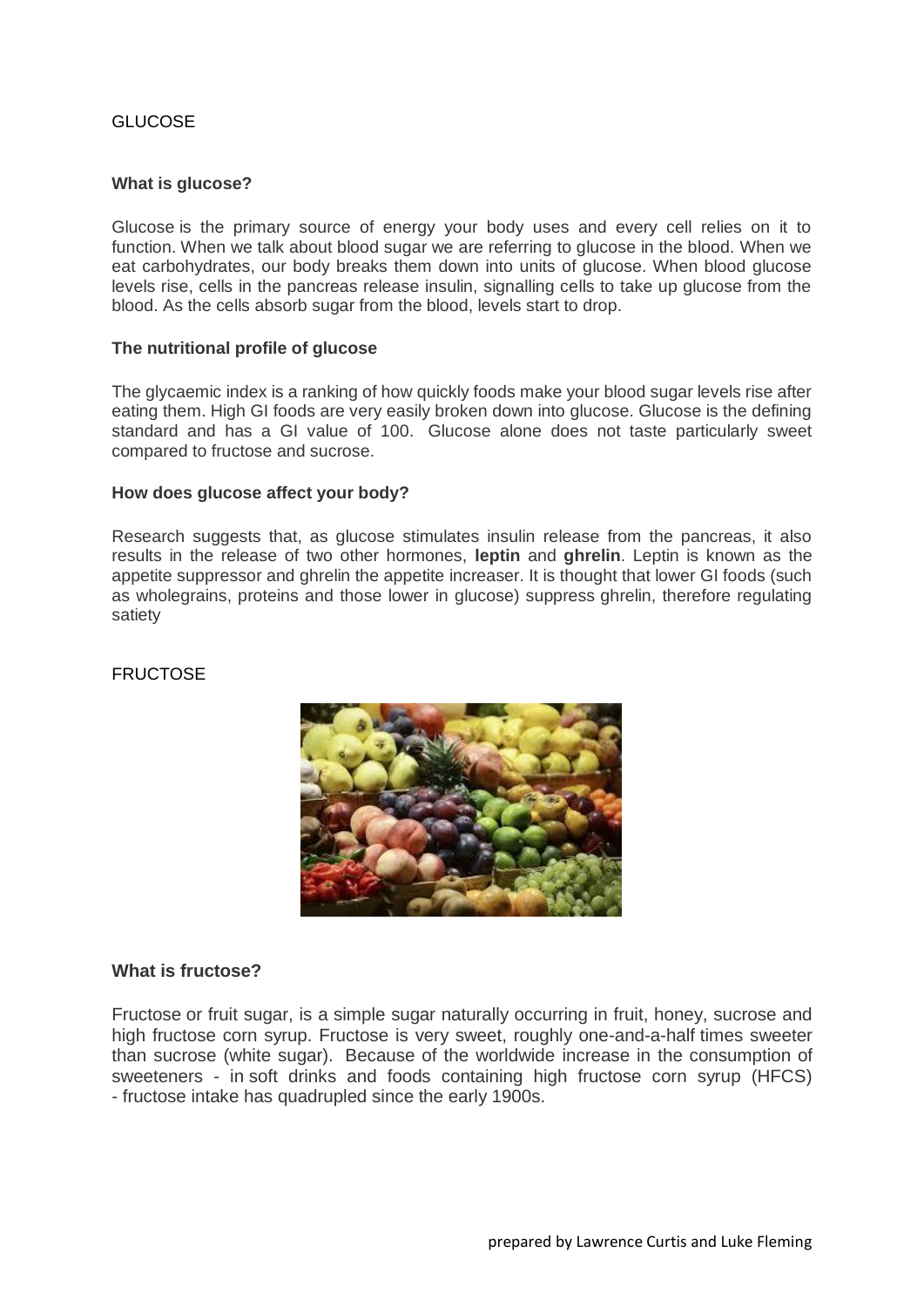## **The nutritional profile of fructose**

Fructose is absorbed directly into the bloodstream during digestion and has no impact on insulin production or blood glucose levels. Consequently, its GI value is much lower, on average around 19. It was once thought this made it a good substitute for table sugar, but there is now a growing body of research to question this.

Sweeteners such as HFCS have a higher GI value due to the presence of glucose. It has been suggested that it is the glucose content of these sweeteners that may have contributed to the increase in cardiovascular disease and type 2 diabetes. (sweeteners are artificial sugars).

## **How does fructose affect your body?**

Fructose is handled by the body in a different way to glucose as it is metabolised in the liver. As a result, blood sugar (glucose) levels do not rise as rapidly after fructose consumption compared to other simple sugars. When you eat too much fructose the liver cannot process it fast enough and instead, starts to make fats that are carried in the blood and stored as triglycerides- the body's main form of fat. Studies have shown that the consumption of large amounts of fructose may lead to increased appetite by impairing the body's ability to use insulin and to suppress circulating ghrelin (the appetitestimulating hormone).

While most diabetics cannot tolerate sucrose, most can tolerate moderate amounts of fruit and fructose without loss of blood sugar control. Research is yet to show any detrimental health effects of moderate consumption of fructose as part of a balanced diet.





#### **What is sucrose?**

Sucrose is crystallised white sugar produced by the sugar cane plant and can be found in households and foods worldwide. Sucrose is a disaccharide made up of 50% glucose and 50% fructose and is broken down rapidly into its constituent parts.

## **The nutritional profile of sucrose**

Due to its glucose content, sucrose has a GI value of 65. As it is made up of glucose and fructose, the latter is metabolised in the liver and holds the same issues as those mentioned for fructose above. Due to its glucose content, sucrose does lead to an